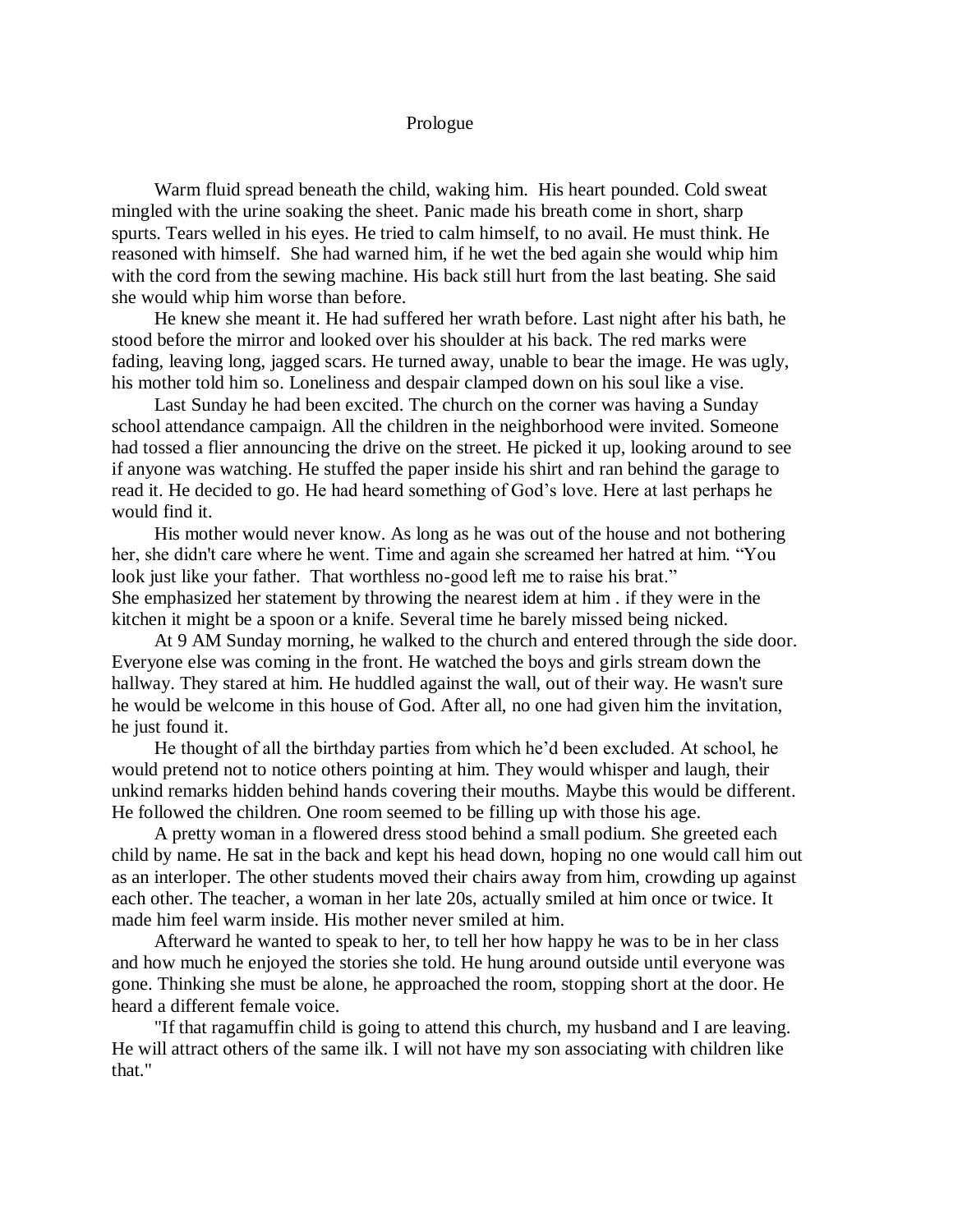The Sunday school teacher voice was muffled. He thought he heard her say the word "Christian," but he couldn't be sure.

"I don't care, I'll not have my Howie in the same class with that dirty little waif."

He knew they were talking about him. He left, never to return. No one pursued him. No one came to his home. Except for a collective sigh of relief, the church on the corner was silent. If this couple pulled out their membership, its finances would suffer. What was the cost of losing one little poor boy compared to the loss of this wealthy family?

Ashamed of his ragged clothes, he tried to close the holes with safety pins. On rainy days, he slipped plastic bags over his shoes. He was aware he was different. The pitying expressions of teachers, the taunts of the children made it only too clear.

At the end of the first day of school, he came home not wanting to return. His mother laughed and called him a coward. Soon after, he began wetting the bed. His mother was livid. She yanked him out of a sound sleep and hurled him to the floor.

"You're six years old, you little creep. If you do this again I'll whip you into next week!" she screamed. "Now get downstairs and wash these sheets." She ripped off the wet bedding and flung it at him. He struggled down the stairs with it, tripping over the trailing fabric and almost falling. He wrestled the soaked sheets into the laundry room. Stuffing them into the washer was another matter. Even with the big bird stool, he had to stand on his tiptoes. He couldn't reach the soap.

Running to the bathroom, he grabbed the liquid hand soap. He was standing on the stool pushing down the pump when the back of her hand connected with the side of his head. He flew off, smacking his head on the wall. Tears filled his eyes. She pulled a bottle of Wisk from the overhead cabinet and squatted in front of him as he lay rubbing his head. Her face was a frightening mask of rage. "Get up there and sleep on the floor and if you wet the rug I'll wrap it around your face." He scurried up the stairs, his heart pounding. He curled up on the floor, shivering in his wet underwear.

The bed stayed dry the next night and the next and the one after that. A week later, he climbed into it feeling confident, but woke up in horror. His mother stood over him, gripping his shoulder. Her fingers dug into his flesh like a cat's claws. The pool of urine underneath him was turning cold. She jerked him off the bed and dropped him on the floor. She wrapped the end of the electrical cord from the sewing machine around her hand. Paralyzed with fear, he lay helpless as she brought it down across his back. He howled and writhed in pain. Five more times she struck him, the cord shredding his flesh.

She stood over him seething as he blubbered on the floor, his back oozing blood. "Clean up this mess and get to bed and you better not get blood on the sheets." Then she was gone, leaving her son weeping in pain and humiliation.

Now, five weeks later, he woke quaking with fear in a wet bed. Jumping up, he tore off the sheets and stuffed them under the bed. Running to the chest of drawers in the hallway, he pulled out some clean ones. He stretched them out as best he could and leaped between them.

He heard his mother coming up the stairs. Her thumping footsteps came toward his room. He turned over, faced the wall and pretended to be asleep. She flung open the door.

"Get up and get to school." She banged the door shut and stomped back down the hall. He breathed a sigh of relief. She would be at work when he got home. He could wash the sheets and she would never know.